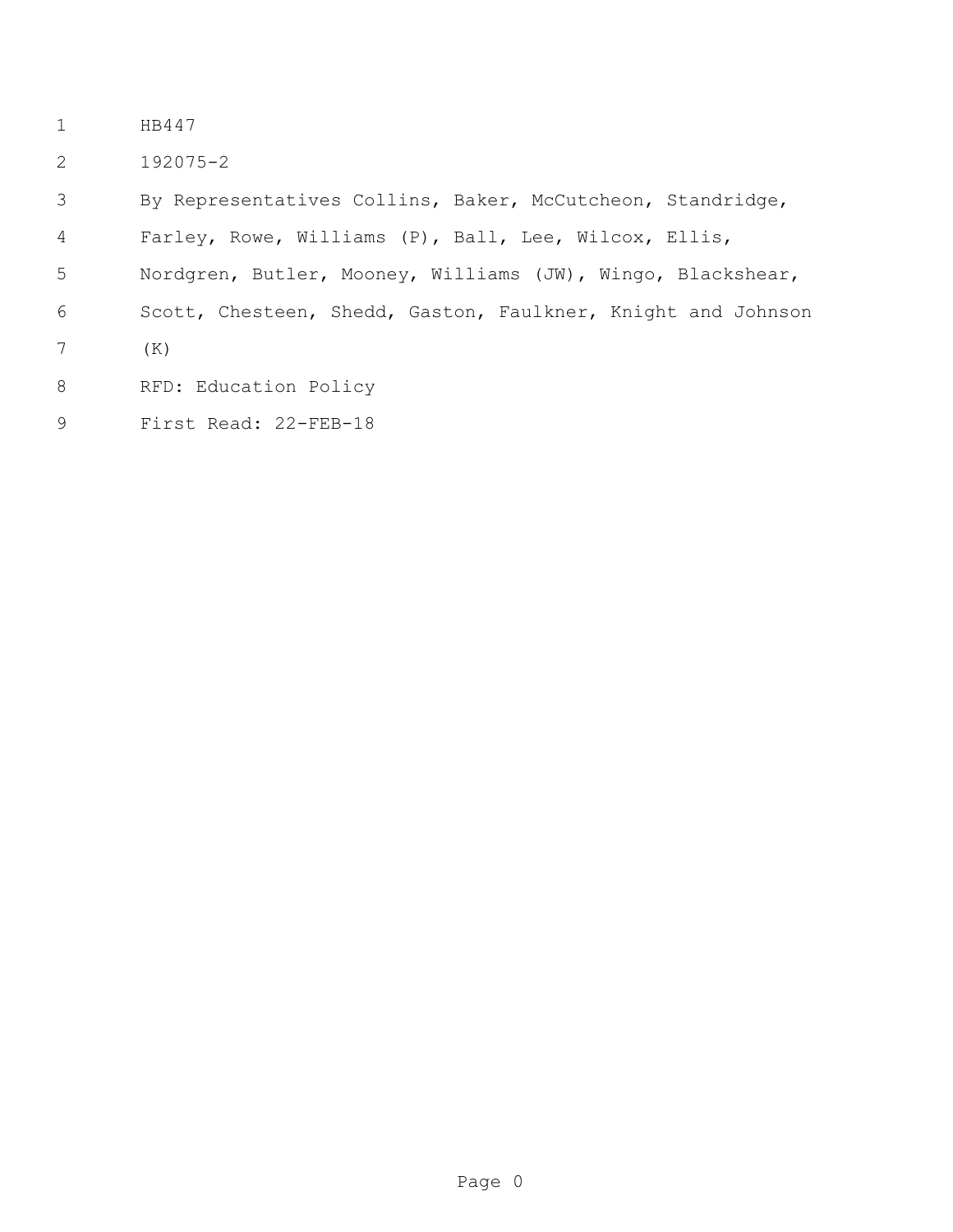| $\mathbf 1$  | ENGROSSED                                                      |
|--------------|----------------------------------------------------------------|
| $\mathbf{2}$ |                                                                |
| 3            |                                                                |
| 4            | A BILL                                                         |
| 5            | TO BE ENTITLED                                                 |
| 6            | AN ACT                                                         |
| 7            |                                                                |
| 8            | Relating to schools; to create the Alabama Task                |
| 9            | Force on School Safety and Security; to require the task force |
| 10           | to annually study the educational and safety laws, rules, and  |
| 11           | policies of this state; and to require the task force to make  |
| 12           | legislative recommendations to the Legislature when necessary. |
| 13           | BE IT ENACTED BY THE LEGISLATURE OF ALABAMA:                   |
| 14           | Section 1. The Legislature finds all of the                    |
| 15           | following:                                                     |
| 16           | (1) With recent shootings at many schools, colleges,           |
| 17           | and universities around the nation, the threat of violence at  |
| 18           | our public schools, colleges, and universities in the State of |
| 19           | Alabama is an issue that deserves significant attention and    |
| 20           | review.                                                        |
| 21           | (2) The State of Alabama has a responsibility to               |
| 22           | ensure that our schools across the state are as safe, secure,  |
| 23           | and protected as possible.                                     |
| 24           | (3) An annual comprehensive study of the educational           |
| 25           | and safety laws, rules, and policies of the state will help    |
| 26           | the Legislature make equitable, meaningful, and effective      |
| 27           | changes for the well-being of our students and citizens.       |
|              |                                                                |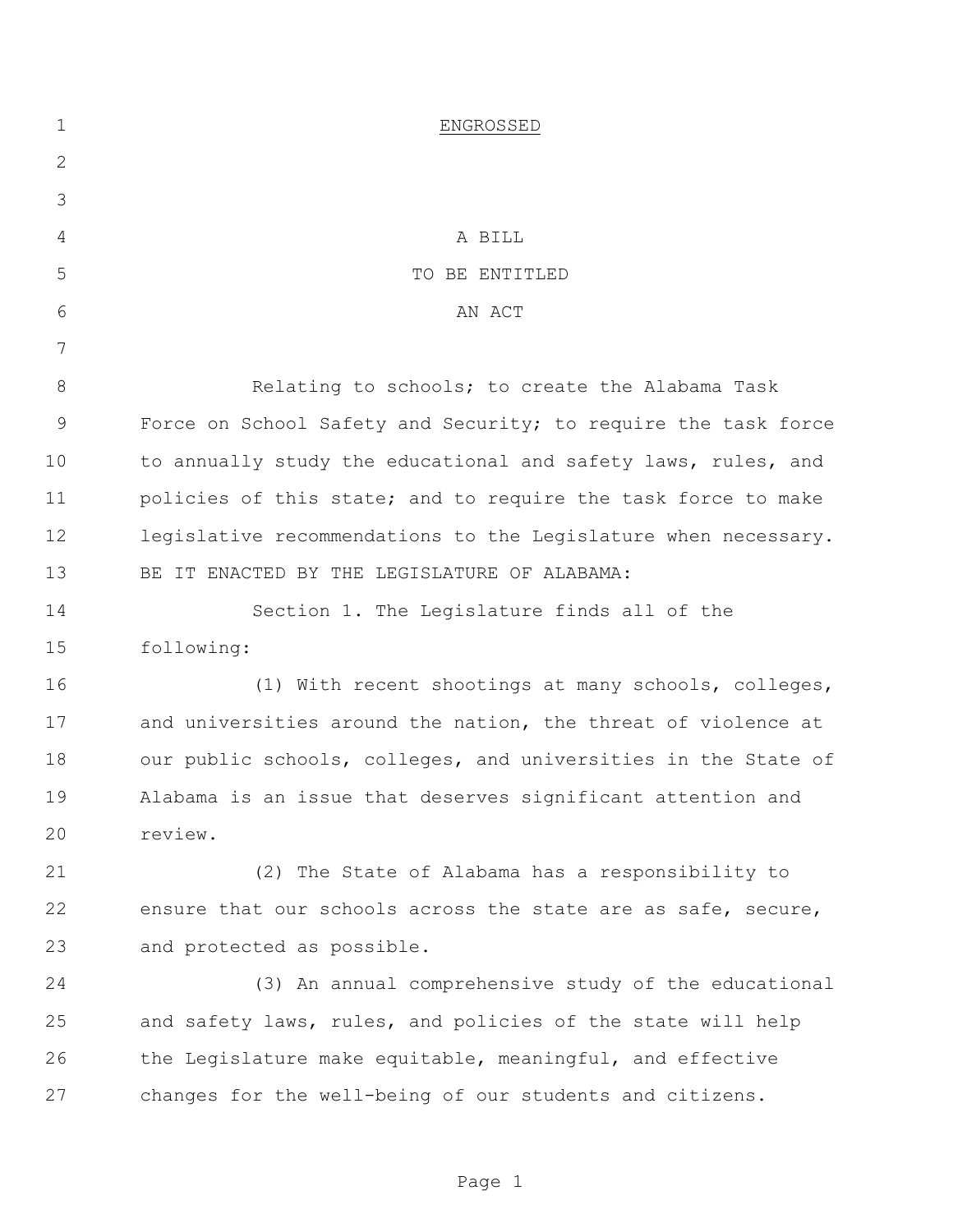Section 2. (a) The Alabama Task Force on School Safety and Security is created. (b) The membership of the task force shall be inclusive and reflect the racial, gender, geographic, urban, rural, and economic diversity of the state. (c) The membership of the task force shall consist of all of the following: 8 (1) The Governor, or his or her designee.

(2) A teacher appointed by the Governor.

 (3) The Superintendent of the Alabama Department of Education, or his or her designee.

 (4) The Chancellor of the Alabama Community College System, or his or her designee.

 (5) The president of a four-year university appointed by the Alabama Council of College and University Presidents.

17 (6) The president of a two-year college appointed by 18 the Alabama Council of College and University Presidents.

 (6) A principal of the Council for Leaders in Alabama Schools, appointed by the executive director of the council.

 (7) The Secretary of the Alabama State Law Enforcement Agency, or his or her designee.

 (8) The Commissioner of the Alabama Department of Mental Health, or his or her designee.

 (9) The Director of the Alabama Emergency Management Agency, or his or her designee.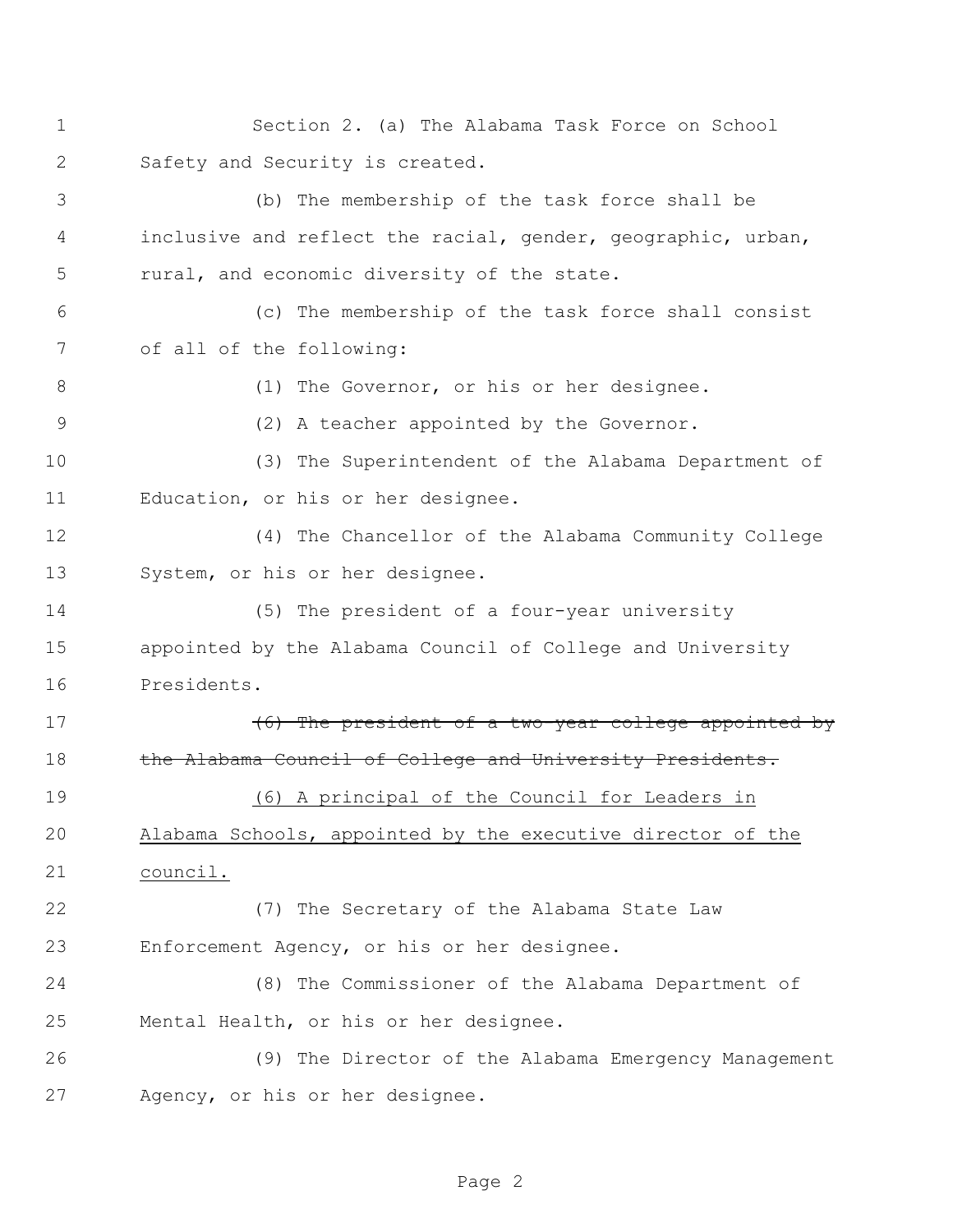(10) The Secretary of Information Technology, or his or her designee. (11) A local education superintendent appointed by the School Superintendents Association of Alabama. (12) A member of a local school board appointed by the Alabama School Boards Association. (13) A certified school resource officer appointed 8 by the Alabama Association of School Resource Officers. (14) A licensed school counselor appointed by the Alabama School Counselor Association. (15) A sheriff appointed by the Alabama Sheriffs Association. (16) A police chief appointed by the Alabama Association of Chiefs of Police. (17) A local emergency management director appointed by the Alabama Association of Emergency Managers. (18) The Chair of the House Education Policy Committee. (19) The Chair of the Senate Education Committee. (20) A member appointed by the Speaker of the Alabama House of Representatives. (21) A member appointed by the President Pro Tempore of the Alabama Senate. (22) An attorney specializing in education law appointed by the Alabama Law Institute. (23) The State Fire Marshal, or his or her designee.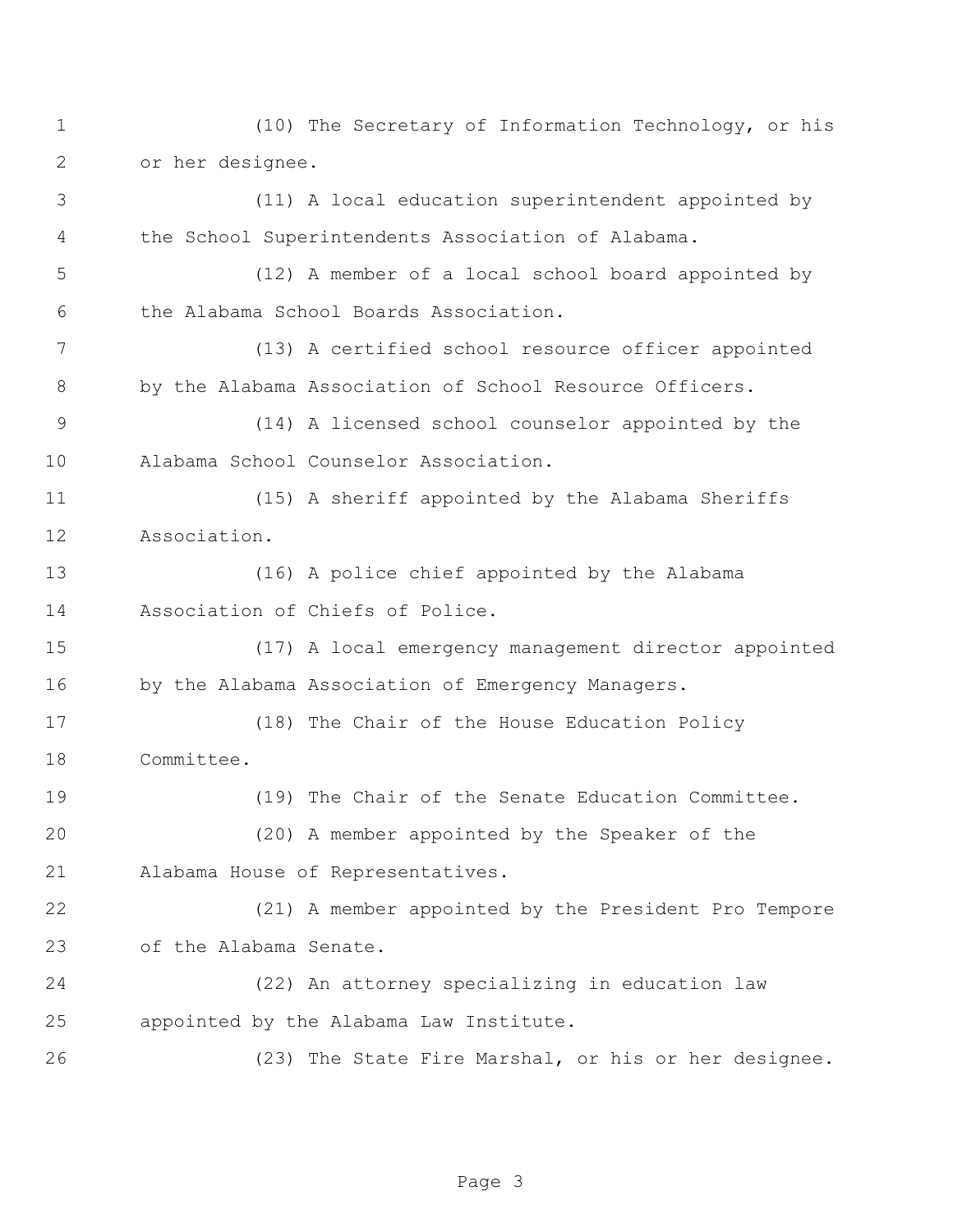(24) An active law enforcement officer with experience in active shooter and other emergency situations in schools appointed by the Alabama Tactical Officers Association. (d)(1) Appointments to the task force shall be made within 30 days after the effective date of this act. Section 3. The task force shall have all of the following duties: (1) Complete a comprehensive annual review and assessment of state laws, rules, protocols, and minimum standards in place concerning school safety and security. (2) Identify gaps in school safety and security that need to be addressed. (3) As needed, submit recommendations for immediate, achievable legislative actions to the Governor, the Speaker of 16 the House of Representatives, the President Pro Tempore of the Senate, and the appropriate legislative committees to ensure 18 that public schools across the State of Alabama are as safe, secure, and protected as possible. Section 4. (a) The task force shall hold its first meeting no later than August 1, 2018, with the date, time, and location of the meeting designated by the Speaker of the House of Representatives. (b) The task force shall meet at least once, and annually thereafter, to determine if any recommendations

should be made to the Legislature to enhance school safety.

Page 4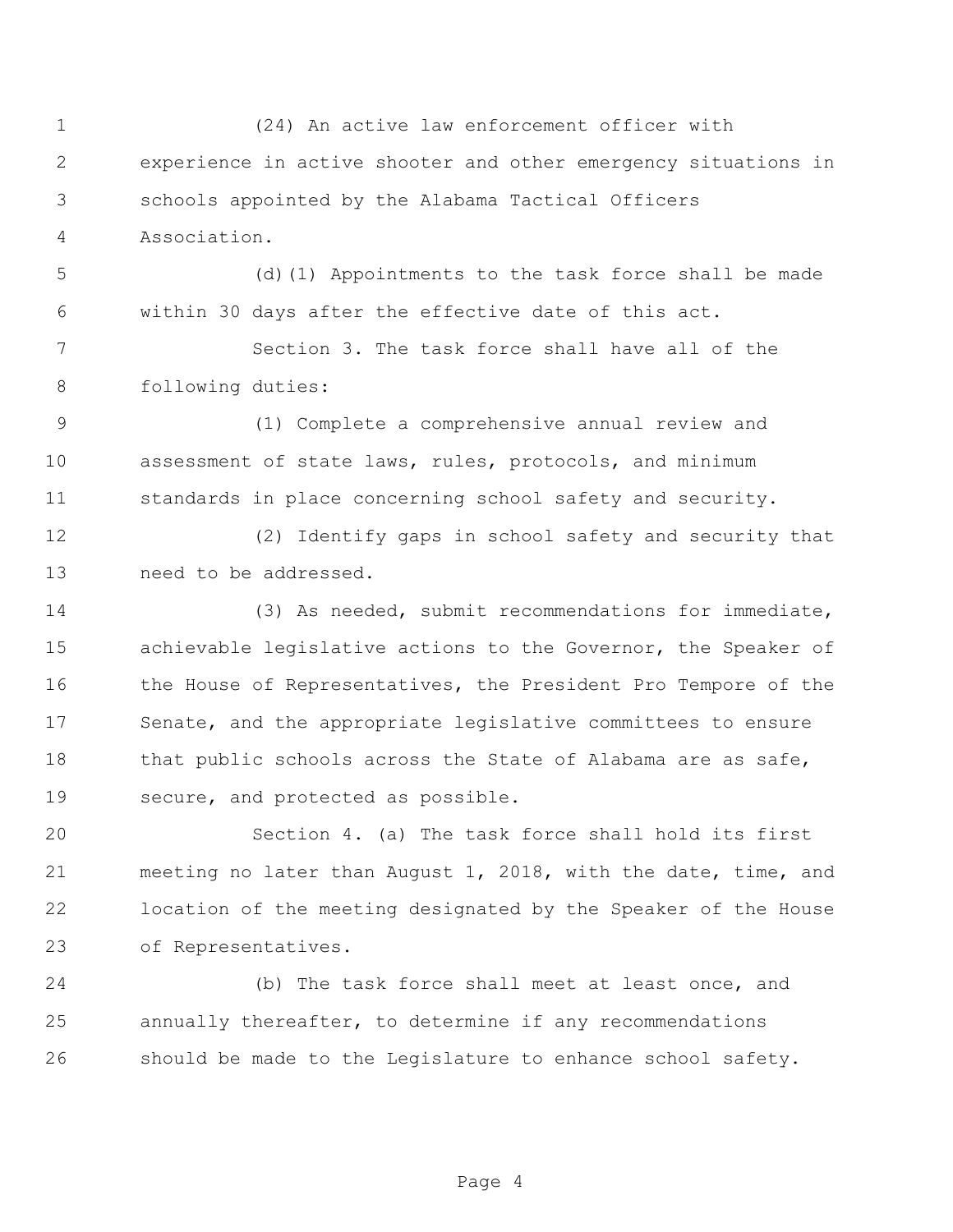(c) At the first meeting, the task force shall elect a chair, vice chair, and other officers as determined by the task force, and shall set dates, times, and locations of subsequent meetings.

 (d) The House of Representatives, the Senate, and the Legislative Services Agency shall provide the necessary staff and support to the task force to perform its duties as needed.

 (e)(1) Members of the task force shall serve without compensation but may be reimbursed for necessary expenses in attending meetings of the task force according to the policies and procedures of their respective appointing authority.

 (2) Legislative members of the task force shall be entitled to their legislative compensation, per diem, and travel expenses for each day in attendance of a task force meeting in accordance with Amendment 871 of the Constitution of Alabama of 1901.

 Section 5. If the task force has any legislative recommendations, the task force shall submit to the Legislature its findings and recommendations in writing by December 31 of each year.

 Section 6. This act shall become effective immediately following its passage and approval by the Governor, or its otherwise becoming law.

Page 5